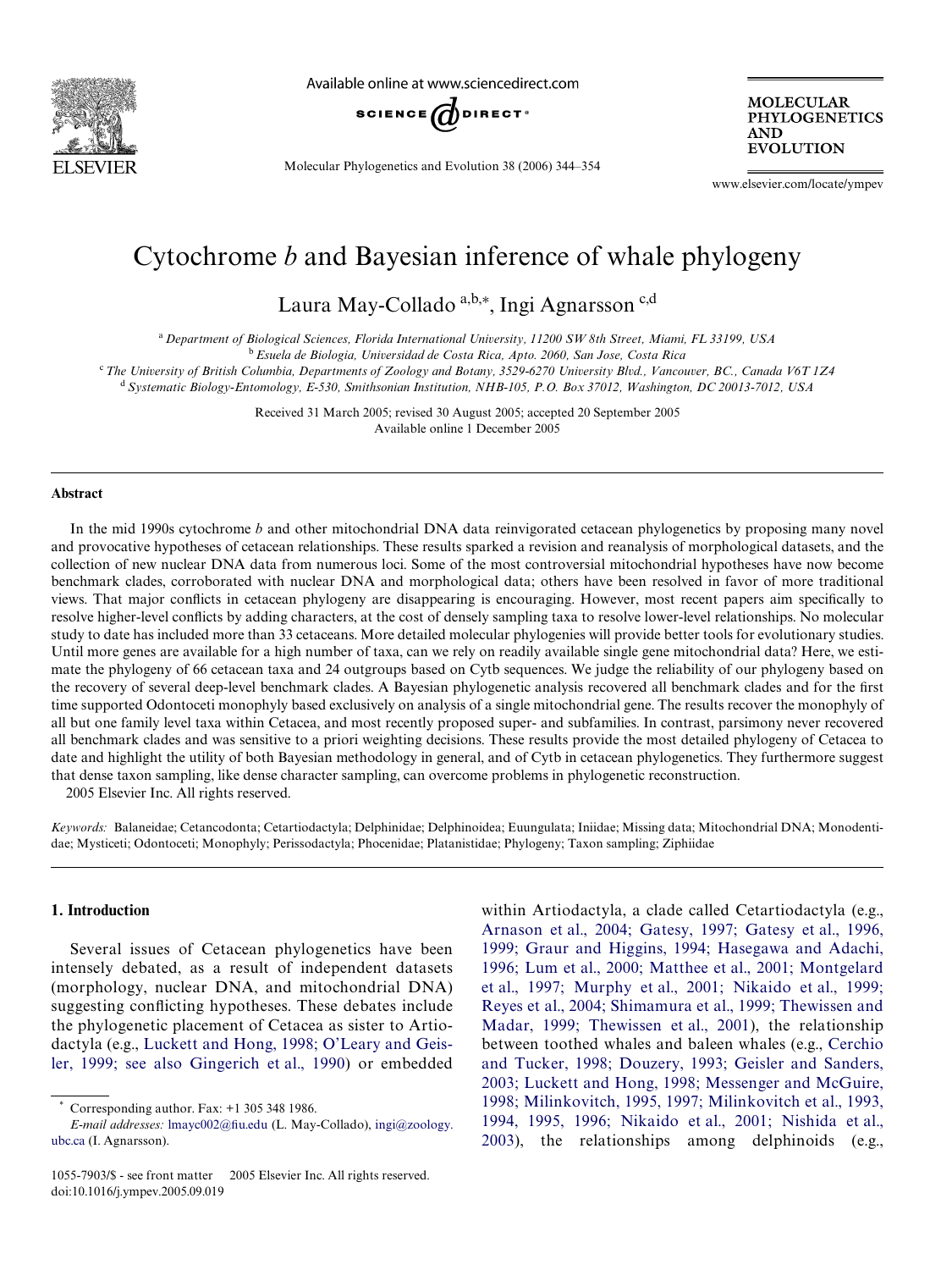[Milinkovitch et al., 1993; Nishida et al., 2003; Waddell](#page-9-2) [et al., 2000](#page-9-2)), dolphins (e.g., [Barnes et al., 1985; deMuizon,](#page-8-1) [1988; Fordyce et al., 1994; Kasuya, 1973; LeDuc et al.,](#page-8-1) [1999; Mead, 1975; Perrin, 1989; Pichler et al., 2001\)](#page-8-1), river dolphins (e.g., [Cassens et al., 2000; Cozzuol, 1985;](#page-9-3) Flower, 1867; Hamilton et al., 2001; Nikaido et al., 2001; [Simpson, 1945; Slijper, 1936; Winge, 1921; Yan et al.,](#page-9-3) [2005](#page-9-3)), and porpoises [\(Rosel et al., 1995](#page-10-0)).

Since the mid 1990s mitochondrial DNA data have been at the forefront of advancing understanding of cetacean phylogenetics (e.g., [Arnason et al., 1992, 1993, 2004; Arnason and](#page-8-2) Gullberg, 1993, 1994, 1996; Gatesy et al., 1996; Irwin and [Arnason, 1994; Graur and Higgins, 1994; Milinkovitch,](#page-8-2) 1995, 1997; Milinkovitch et al., 1993, 1994; Montgelard et al., [1997; Sasaki et al., 2005\)](#page-8-2), for several reasons. Mitochondrial DNA is relatively easy to amplify and sequence, it is mostly free of problems with paralogy, and it has a relatively high substitution rate and thus offers information at various phylogenetic levels ([Irwin et al., 1991; Milinkovitch, 1997\)](#page-9-4). Results based on mitochondrial DNA offered novel, often controversial hypotheses (e.g., [Arnason and Gullberg, 1994;](#page-8-3) [Irwin and Arnason, 1994; Milinkovitch, 1995; Milinkovitch](#page-8-3) [et al., 1993, 1994\)](#page-8-3) and sparked renewed interest in the reconstruction of the evolutionary history of whales. Some of these hypothesis such as the placement of Cetacea within Artiodactyla (Cetartiodactyla sensu [Montgelard et al., 1997](#page-9-5)) (e.g., [Graur and Higgins, 1994; Irwin and Arnason, 1994\)](#page-9-6), and the unexpected hypothesis of the sister relationship of Cetacea and Hippopotamidae (Cetancodonta sensu [Arnason et al.,](#page-8-4) [2000](#page-8-4)) (see [Gatesy, 1997; Irwin and Arnason, 1994; Montge](#page-9-7)[lard et al., 1997\)](#page-9-7) have now received support from studies based on new independent datasets. Another unexpected mitochondrial hypothesis (based on Cytb, 12S, and 16S), the placement of baleen whales within toothed whales, however, was recently resolved in a different direction. Using the entire mitochondrial genome reversed the earlier mitochondrial hypothesis and recovered the monophyly of Odontoceti ([Arnason et al., 2004](#page-8-0)). These previously controversial clades can now be labeled as 'benchmark' clades, i.e., to be likely true:

*Odontoceti.* [Arnason et al. \(2004\)](#page-8-0) (mitogenomic data); [Messenger and McGuire \(1998\)](#page-9-8) (morphology); [Nishida et al.](#page-10-1) [\(2003\)](#page-10-1) (nuclear DNA); [Nikaido et al. \(2001\)](#page-10-2) (retroposon SINE data); [O'Leary et al. \(2004\)](#page-10-3) (combined morphology, nuclear DNA, mitochondrial DNA, and amino acids).

*Cetartiodactyla.* [Thewissen et al. \(2001\) and Boisserie et al.](#page-10-4) [\(2005\)](#page-10-4) (morphology including fossil taxa); [Arnason et al.](#page-8-0) [\(2004\)](#page-8-0) (mitogenomic data); [Matthee et al. \(2001\) and Mur](#page-9-9)[phy et al. \(2001\)](#page-9-9) (nuclear and mitochondrial data); [Shimura](#page-10-5) [et al. \(1997\) and Shimamura et al. \(1999\)](#page-10-5) (retroposon SINE data); [O'Leary et al. \(2004\)](#page-10-3) (combined morphology, nuclear DNA, mitochondrial DNA, and amino acids).

*Cetancodonta (Cetacea + Hippopotamidae).* [Geisler and](#page-9-10) [Sanders \(2003\) and Boisserie et al. \(2005\)](#page-9-10) (morphology including fossils); [Gatesy et al. \(1999\)](#page-9-11) (nuclear and mitochondrial data); [Lum et al. \(2000\)](#page-9-12) (retroposon SINE data); [Arnason et al. \(2000, 2004\)](#page-8-4) (mitogenomic data); [O'Leary et al. \(2004\)](#page-10-3) (combined morphology, nuclear DNA, mitochondrial DNA, and amino acids).

Some long standing debates are thus all but resolved: our understanding of deeper level cetacean phylogeny has grown strong. However, the strong focus of most recent studies, aiming specifically to resolve these higher level conflicts by adding mostly characters rather than taxa, has left our understanding of lower level relationships among whale species lagging behind. Mitogenomic data, for example, is available only for 16 cetacean species, and no molecular study to date has included more than 33 cetaceans. It seems timely to focus on more detailed (genus, and species level) molecular phylogenies. These will provide better tools for detailed evolutionary studies, and are necessary to test existing morphological phylogenetic hypotheses, and current cetacean classification. Furthermore, adding taxa, as adding characters, can be an efficient way of overcoming phylogenetic uncertainty [\(Graybeal, 1998; Hillis, 1996,](#page-9-13) [1998; Hillis et al., 2003; Pollock et al., 2002; Zwickl and Hil](#page-9-13)lis, 2002; but see Miller and Hormiga, 2004; Rosenberg and [Kumar, 2001, 2003; Rokas and Caroll, 2005](#page-9-13)). Obviously, combining multiple lines of evidence is beneficial to any phylogenetic problem. The study of [O'Leary et al. \(2004\)](#page-10-3) is an excellent example of how seemingly incongruent data subsets can, when combined, yield a globally robust (and credible) result. However, until more genes are available for a high number of cetacean taxa, can we rely on readily available single gene mitochondrial data? Here, we estimate the phylogeny of 66 cetaceans taxa representing 63 species, and 24 outgroups based on Cytb sequences from GenBank. This data matrix approximately doubles the taxon sampling of the most complete previous molecular study on cetacean phylogenetic relationships. We chose Cytb as it is available for more species than any other gene, and as it is a protein coding gene where alignment is trivial; in contrast many portions of the mitochondrial genome are notori-ously difficult to align (e.g., [Cerchio and Tucker, 1998; Mes](#page-9-1)[senger and McGuire, 1998\)](#page-9-1).

We judge the reliability of our phylogeny based on the recovery of the previously mentioned benchmark clades, in addition to the less controversial clades Perissodactyla, Euungulata (sensu [Waddell et al., 2001](#page-10-4); Perissodactyla + Cetartiodactyla), Cetacea, and Mysticeti. Because Cytb is thought to be most reliable at lower taxonomic levels (due to high substitution rates), recovering 'known' deeper clades gives credibility to these new findings which have not been addressed by studies using few taxa. We compare the performance of Bayesian analyses versus parsimony under four different models, and briefly examine the sensitivity of the results to taxon sampling. We use our results to discuss agreement and remaining conflict in cetacean phylogenetics, and provide comments on current classification.

## **2. Materials and methods**

Cytochrome data was compiled from GenBank for 66 cetaceans representing 63 species (see [Table 1](#page-3-0) for accession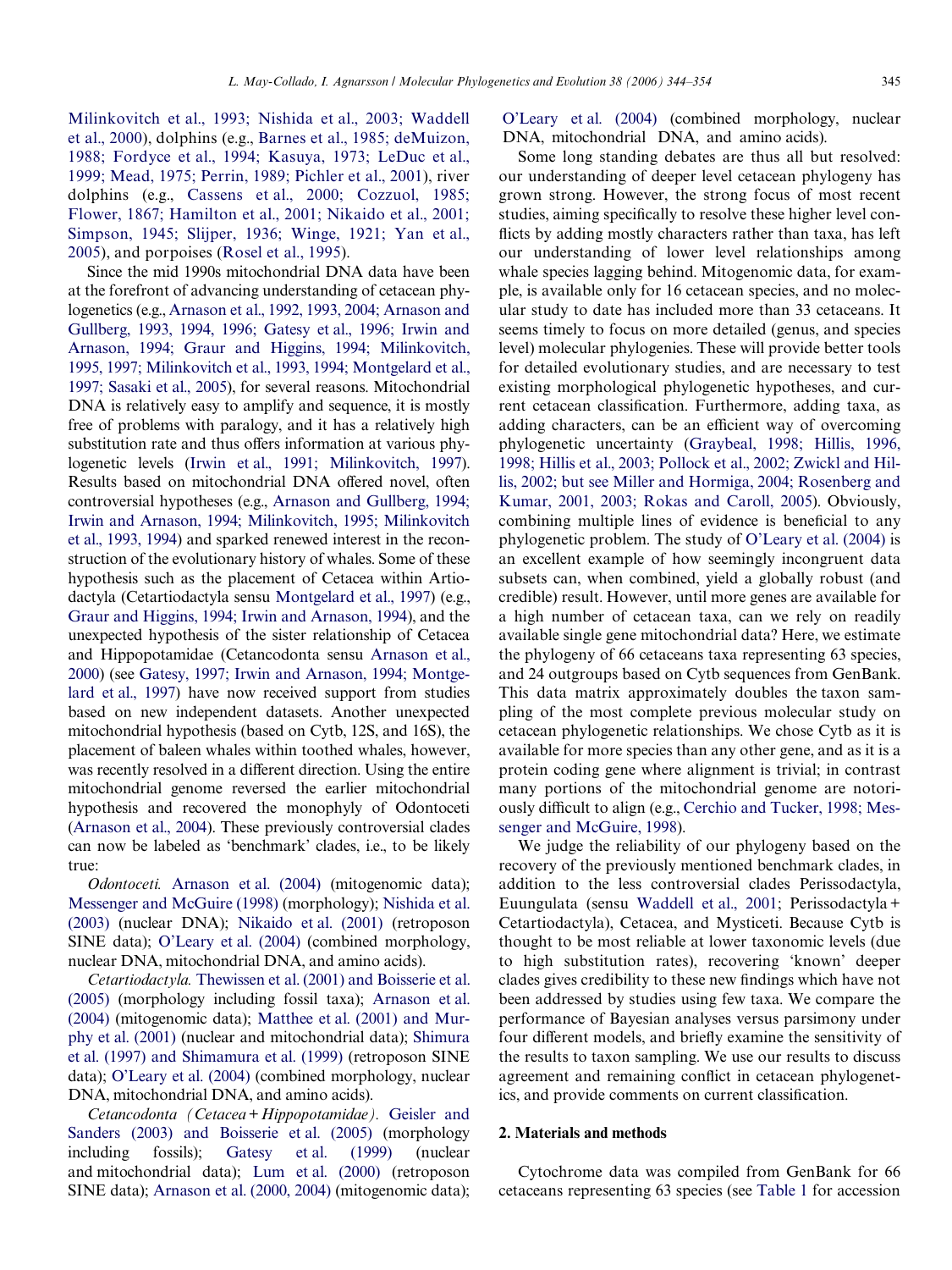numbers). Most previous mitochondrial DNA studies have included relatively few outgroups. For a stronger test of Cetartiodactyla monophyly and deeper level relationships we sampled 24 outgroup taxa using the recent mammalian phylogeny of [Murphy et al. \(2001\)](#page-9-15) as a guide to outgroup choice. [Murphy et al.'s \(2001\)](#page-9-15) phylogeny, based on 18 gene segments, suggested the following relationships: (Carnivora (Perissodactyla + Cetartiodactyla)). Outgroups therefore include non-cetacean cetartiodactylans (16 species), Perissodactyla (six species), and two carnivores chosen as primary outgroups on which the preferred tree is rooted [\(Table 1\)](#page-3-0). To minimize potential missing data problems in an already difficult phylogenetic problem, we chose to exclude cetacean taxa when the following two conditions applied: (1) only small partial Cytb sequences were available (less than 50% of the entire sequence), and (2) congeners with longer sequences were already present in the matrix.

The molecular matrices were matched and aligned using the Needleman–Wunsch algorithm (gap  $cost = 10$ , mismatch $=1$ ) in MacClade 4.07 ([Maddison and Maddi](#page-9-16)[son, 2003\)](#page-9-16). As Cytb is a protein coding gene, the alignment of the Cytb sequences was unambiguous without any gaps.

The data were analyzed using Bayesian, and parsimony methods. The appropriate model for the Bayesian analyses was selected with Modeltest [\(Posada and Crandall, 1998,](#page-10-6) [2001\)](#page-10-6), using the AIC criterion [\(Posada and Buckley, 2004\)](#page-10-7) with a parsimony tree chosen as the basis for Modeltest. The best model was  $GTR+ \Gamma+I$  [\(Rodríguez et al., 1990;](#page-10-8) [Yang, 1994](#page-10-8)). Estimates for the model parameters  $(-\ln L = 23900.7090, K = 10, base frequency A = 0.368,$  $C = 0.400$ ,  $G = 0.0518$ , and  $T = 0.1802$ .

Bayesian analysis was performed using MrBayes V3.0 [\(Huelsenbeck and Ronchist, 2001\)](#page-9-17) with the following settings. The maximum likelihood model employed six substitution types (" $nst = 6$ "), with base frequencies estimated from the data. As substitution frequencies differ starkly between first, second and third positions in Cytb [\(Irwin et al., 1991](#page-9-4)), each codon position was treated separately (substitution rate partitioning) (charset 1st\_  $pos = 1-1140\3$ ; charset 2nd  $pos = 2-1140\3$ ; charset  $3rd_pos = 3-1140\sqrt{3}$ ; partition bycodon = 3: 1st\_pos;  $2nd_pos$ ;  $3rd_pos$ ; set partition = bycodon). Rate variation across sites was modeled using a  $\gamma$ -distribution  $(rates = "invgamma").$  The Markov chain Monte Carlo search was run with four chains for 5,000,000 generations (repeated three times), sampling the Markov chain every 1000 generations, and the sample points of the first 70,000 generations were discarded as "burn-in," after which the chain reached stationarity.

Parsimony analyses were done in PAUP\* ([Swo](#page-10-10)ff[ord,](#page-10-10)  $2001$ ) and NONA ([Golobo](#page-9-18)ff[, 1993](#page-9-18)) through the WINC-LADA shell ([Nixon, 2002](#page-10-9)). In each of the analyses, heuristic searches were done with 1000 random stepwise additions, and subtree-pruning and regrafting branch swapping algorithm (chosen arbitrarily). As transitions (Ti) are much more common than transversions (Tv) and different codon positions show different levels of Ti saturations (third position showing the highest), we used some of the many weightings schemes suggested by previous authors. In addition to equal weights  $(Tv = Ti = all positions = 1)$ , down weighting transitions  $(Ti = 0, Tv = 1, as suggested by Milinkovitch et al., 1996),$  $(Ti = 0, Tv = 1, as suggested by Milinkovitch et al., 1996),$  $(Ti = 0, Tv = 1, as suggested by Milinkovitch et al., 1996),$  $(Ti = 1, Tv = 3 as suggested by Milinkovitch et al., 1994;$  $(Ti = 1, Tv = 3 as suggested by Milinkovitch et al., 1994;$ see [Messenger and McGuire, 1998\)](#page-9-14), unequal codon weighting (4:17:1 as suggested by [Arnason and Gullberg,](#page-8-3) [1994\)](#page-8-3).

Node support for the parsimony analyses was estimated using Bootstrapping ([Felseinstein, 1985](#page-9-21)). Each analysis was run for 200 Bootstrap replicates, with 10 random addition sequences, and holding a maximum of 100 trees, per replicate.

To examine the effect of sparse taxon sampling on the Bayesian analysis (numerous previous studies have analyzed smaller Cytb datasets using parsimony) we analyzed two, rather arbitrarily chosen subset of the data. First, we pruned the dataset to contain a comparable taxon sampling to that of [Messenger and McGuire \(1998\)](#page-9-14)—subsample in [Table 1](#page-3-0); second, we used the pruned ingroup dataset, but added all the outgroups from the main data matrix (subsample, plus outgroups in Table).

#### **3. Results**

#### *3.1. Bayesian analysis*

The Bayesian analysis recovered all seven benchmark clades ([Table 2](#page-4-0)). Support for five of the benchmark clades is high (100 posterior probabilities) but rather low for Cetancodonta (79) and marginal for the monophyly of Odontoceti (67) ([Fig. 1](#page-5-0), [Table 2](#page-4-0)). The analysis also recovered all but one family level, and most sub- and superfamily level cetacean taxa ([Fig. 1,](#page-5-0) for posterior probability values for each clade, see [Fig. 2](#page-6-0)). The results thus broadly corroborate current cetacean classification, while also pointing to some lower-level groups that may need redefinition.

#### *3.2. Pruned Bayesian analyses*

The Bayesian analysis of pruned matrix I (see [Table 1](#page-3-0)) was broadly congruent with the parsimony analysis of [Mes](#page-9-14)[senger and McGuire \(1998\)](#page-9-14) based on a similar taxon sampling, rejecting Odontoceti monophyly. When all outgroups of the main matrix were added (subsample matrix II, see [Table 1\)](#page-3-0), however all the benchmark clades were again recovered [\(Table 2](#page-4-0)).

## *3.3. Parsimony analyses*

The parsimony analyses all recovered Perissodactyla, Cetancodonta, Cetacea, and Mysticeti, with variable support ([Table 2](#page-4-0)). Euungulata was recovered with high support by three out of the four analyses, but not under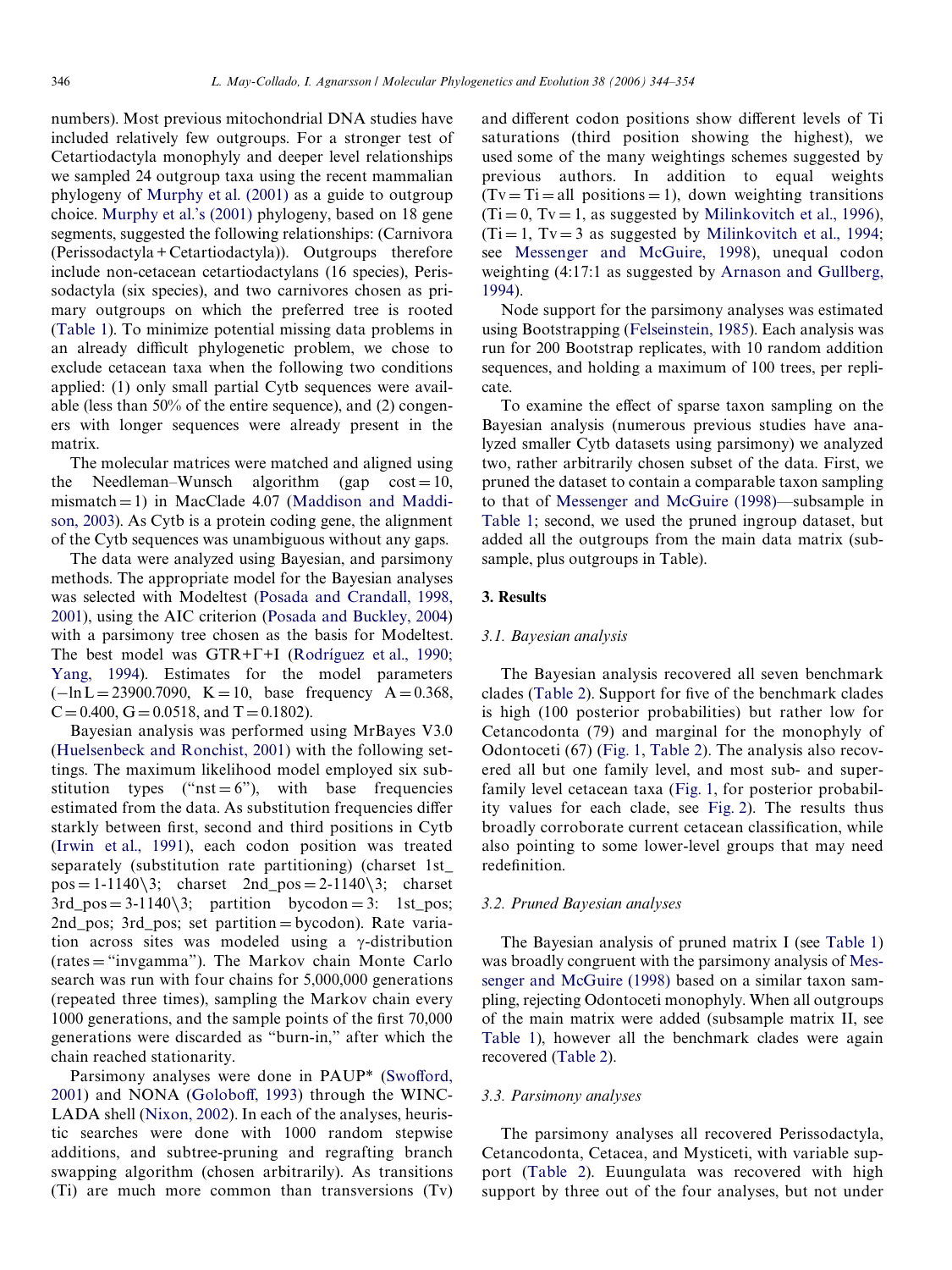Table 1 (*continued*)

<span id="page-3-0"></span>Table 1

Species used in the analyses with respective GenBank accession numbers of Cytb sequences

| All species (Bayesian + Parsimony)               | Subsample 1        | Subsample 2 |        |
|--------------------------------------------------|--------------------|-------------|--------|
| Species                                          | Accession #        |             |        |
| Carnivora                                        |                    |             |        |
| Canis familiaris                                 | AY729880           |             | Х      |
| Panthera leo                                     | AF053052           |             | X      |
|                                                  |                    |             |        |
| Euungulata<br>Perissodactyla                     |                    |             |        |
| Dicerorhinus sumatrensis                         | AJ245723           |             | Х      |
| D. bicornis                                      | X56283             |             | X      |
| Equus caballus                                   | AY515162           |             | X      |
| Equus grevyi                                     | X56282             |             | Х      |
| Tapirus indicus                                  | AF145734           |             | X      |
| T. terrestris                                    | AF056030           |             | X      |
| Cetartiodactyla                                  |                    |             |        |
| Alces alces                                      | M98484             |             | X      |
| Antilocapra americana                            | AF091629           | Х           | X      |
| Antilope cervicapra                              | AF022058           |             | X      |
| Babyrousa babyrussa                              | Z50106             |             | X      |
| <b>Bos</b> taurus                                | AB090987           | Х           | X      |
| Camelus dromedarius                              | X56281             | X           | X      |
| Cephalophus zebra                                | AF153903           |             | X      |
| Giraffa camelopardalis                           | X56287             |             | Х      |
| Lama lama                                        | U06429             |             | X      |
| Moschus leucogaster<br>Odocoileus hemionus       | AF026889<br>X56291 |             | X<br>X |
| Oryx gazella                                     | AF249973           |             | X      |
| Ovis aries                                       | AB006800           |             | X      |
| Pecari tajacu                                    | X56296             | X           | X      |
| Sus barbatus                                     | Z50107             |             | X      |
|                                                  |                    |             |        |
| Cetancodonta<br>Hippopotamus amphibius           | Y08813             |             |        |
|                                                  |                    |             |        |
| Cetacea                                          |                    |             |        |
| Mysticeti                                        |                    |             |        |
| Balaena glacialis                                | X75587             |             |        |
| Balaena mysticetus                               | U13125             | Х           | Х      |
| Balaenoptera bonaerensis<br><b>B.</b> borealis   | X75581             | X           | X      |
| B. edeni                                         | X75582<br>X75583   |             |        |
| Capera marginata                                 | X75586             |             |        |
| Eschrichtius robustus                            | X75585             | Х           | Х      |
| Megaptera novaeangliae                           | X75584             | X           | X      |
| Odontoceti                                       |                    |             |        |
| Physeteroidea                                    |                    |             |        |
| Physeteridae                                     |                    |             |        |
| Physeter macrocephalus                           | X75589             | Х           | Х      |
| (catodon)                                        |                    |             |        |
| Kogidae                                          |                    |             |        |
| Kogia breviceps                                  | U72040             | Х           | Х      |
| Kogia simus                                      | AF304072           | X           | X      |
| Ziphoidea                                        |                    |             |        |
| Ziphiidae                                        |                    |             |        |
| Berardius bairdii                                | X92541             |             |        |
| Hyperoodon planifrons                            | AY579560           |             |        |
| H. ampullatus                                    | AY579558           |             |        |
| Indopacetus pacificus<br>Mesoplodon densirostris | AY162441<br>X92536 | Х           | Х      |
| M. bidens                                        | X92538             | Х           | Х      |
| Tasmacetus shepherdi                             | AF334484           |             |        |
| Ziphius cavirostris                              | AF304075           | Х           | Х      |
| Platanistoidea                                   |                    |             |        |
| Platanistidae                                    |                    |             |        |
| Platanista gangetica                             | AF304070           |             |        |
| Platanista minor                                 | X92543             |             |        |

| All species (Bayesian + Parsimony)                           |                      | Subsample 1 | Subsample 2 |  |
|--------------------------------------------------------------|----------------------|-------------|-------------|--|
| Species                                                      | Accession #          |             |             |  |
| Inoidea                                                      |                      |             |             |  |
| Pontoporidae                                                 |                      |             |             |  |
| Pontoporia blainvelli                                        | AF334488             |             |             |  |
| Iniidae                                                      |                      |             |             |  |
|                                                              |                      | X           | Х           |  |
| Inia geoffrensis boliviensis<br>Inia geoffrensis geoffrensis | AF334487<br>AF334485 |             |             |  |
| Inia geoffrensis humboldtiana                                | AF521110             |             |             |  |
|                                                              |                      |             |             |  |
| Lipotoidea                                                   |                      |             |             |  |
| Lipotidae                                                    |                      |             |             |  |
| Lipotes vexillifer                                           | AF304071             |             |             |  |
| Delphinoidea                                                 |                      |             |             |  |
| Monodontidae                                                 |                      |             |             |  |
| Delphinapterus leucas                                        | U72037               | X           | X           |  |
| Monodon monocerus                                            | U72038               |             |             |  |
| Phocoenidae                                                  |                      |             |             |  |
| Australophocoena dioptrica                                   | U09681               |             |             |  |
| Neophocaena phocaenoides                                     | AF334489             |             |             |  |
| Phocoena phocoena                                            | U72039               | Х           | Х           |  |
| P. sinus                                                     | AF084051             |             |             |  |
| P. spinipinnis                                               | U09676               | X           | Х           |  |
| Phocoenoides dalli                                           | U09679               |             |             |  |
| Delphinidae                                                  |                      |             |             |  |
| Cephalorhynchus commersonii                                  | AF084073             |             |             |  |
| C. eutropia                                                  | AF084072             | X           | X           |  |
| C. hectori                                                   | AF084071             |             |             |  |
| C. heavisidii                                                | AF084070             |             |             |  |
| Delphinus delphis                                            | AF084085             | X           | Х           |  |
| D. capensis                                                  | AF084087             |             |             |  |
| D. tropicalis                                                | AF084088             |             |             |  |
| Feresa attenuata                                             | AF084052             |             |             |  |
| Globicephala macrorhynchus                                   | AF084055             |             |             |  |
| G. melas                                                     | AF084056             | X           | X           |  |
| Grampus griseus<br>Lagenorhynchus acutus                     | AF084059<br>AF084075 |             |             |  |
| L. australis                                                 | AF084069             |             |             |  |
| L. cruciger                                                  | AF084068             |             |             |  |
| L. obliquidens                                               | AF084067             | Х           | Х           |  |
| L. obscurus                                                  | AY257161             | X           | X           |  |
| Lagenodelphis hosei                                          | AF084099             |             |             |  |
| Lissodelphis borealis                                        | AF084064             |             |             |  |
| L. peronii                                                   | AF084065             | X           | X           |  |
| Orcinus orca                                                 | AF084061             |             |             |  |
| Orcaella brevirostris                                        | AF084063             |             |             |  |
| Pseudorca crassidens                                         | AF084057             |             |             |  |
| Stenella attenuata                                           | AF084096             |             |             |  |
| S. clymene                                                   | AF084083             |             |             |  |
| S. coeruleoalba                                              | AF084082             |             |             |  |
| S. frontalis<br>S. longirostris                              | AF084090<br>AF084103 |             |             |  |
| Sousa chinensis                                              | AF084080             |             |             |  |
| Sotalia fluviatilis                                          | AF304067             |             |             |  |
| Steno bredanensis                                            | AF084077             |             |             |  |
| Tursiops truncatus                                           | AF084095             | X           | Х           |  |

In subsample 1 species were included to mirror taxon selection in [Messenger and](#page-9-14) [McGuire \(1998\)](#page-9-14) molecular analyses except for the outgroup species *Tragulus napu.* Furthermore, the following cetacean species were replaced by close relatives: *Mesoplodon europaeus* and *M. peruvianus* by *M. bidens* and *M. densirostris*, *Lagenorhynchus albirostris* by *L. obliquidens*, and *Balaenoptera physalus* by *B. bonaerensis*. In subsample 2 the same species were included as in subsample 1 plus all outgroups from this study.

the 4:17:1 weighting scheme. None of the parsimony analyses unambiguously recovered Cetartiodactyla or Odontoceti. Under equal weights, the majority of the most parsimonous trees supported Odontoceti monophyly while the strict consensus collapses Mysticeti, *Kogia*,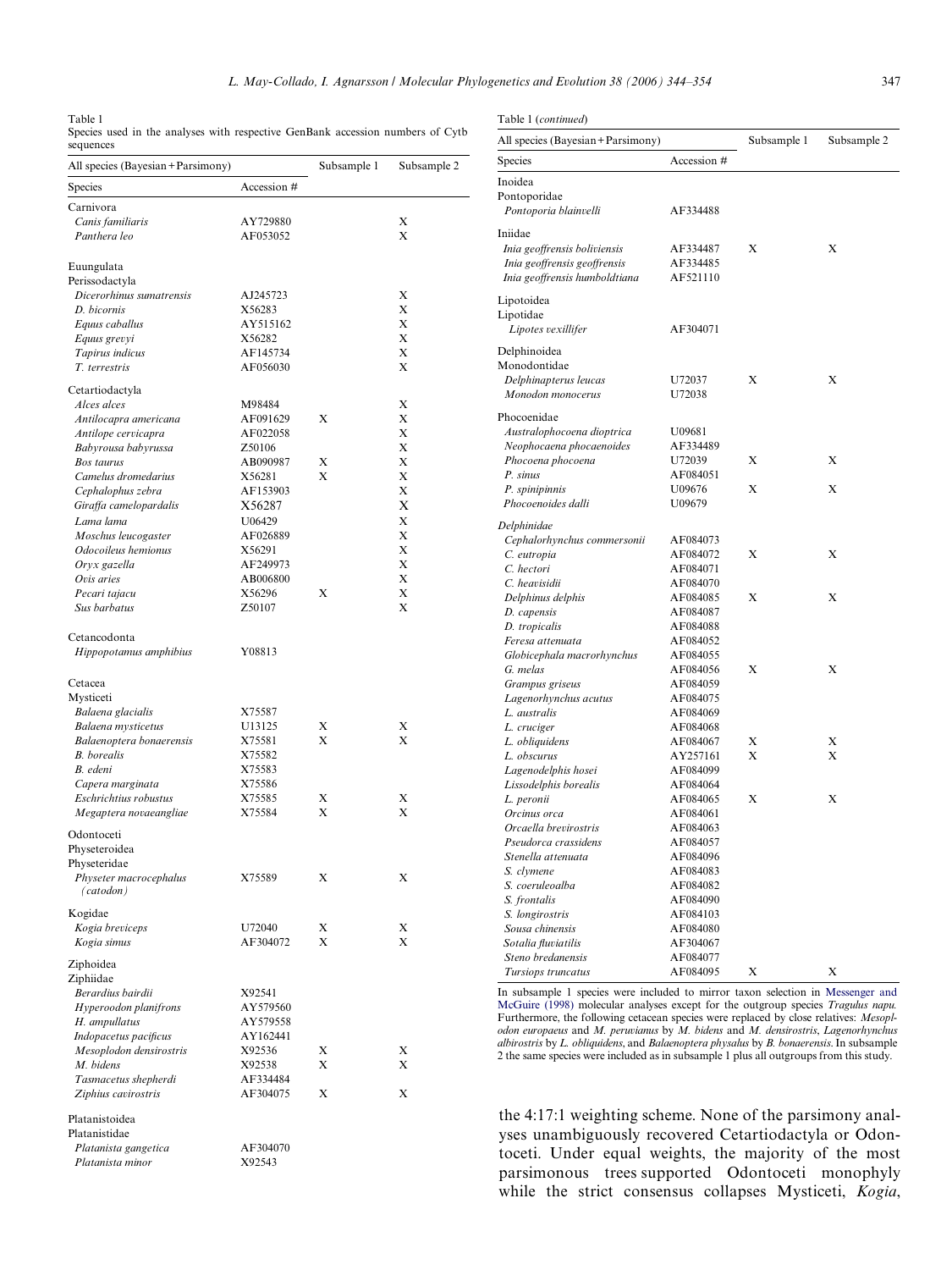<span id="page-4-0"></span>Table 2 Posterior probabilities and bootstrap values for all benchmark clades

|            | Benchmark clades |                 |              |         |           |                |  |  |
|------------|------------------|-----------------|--------------|---------|-----------|----------------|--|--|
| Euungulata | Perissodactvla   | Cetartiodactyla | Cetancodonta | Cetacea | Mysticeti | Odontoceti     |  |  |
| 100        | 100              | 100             | 79           | 100     | 100       | 67             |  |  |
| n/a        | n/a              | n/a             | n/a          | 100     | 98        | N <sub>O</sub> |  |  |
| 100        | 100              | 100             | 71           | 100     | 99        | 78             |  |  |
| 100        | 100              | NO              | $50$         | 100     | 100       | N <sub>O</sub> |  |  |
| 100        | 100              | NO              | 100          | 100     | 100       | N <sub>O</sub> |  |  |
| NO         | 100              | NO              | $50$         | 100     | 100       | $50$           |  |  |
| 88         | 91               | NO              | $50$         | 97      | 100       | N <sub>O</sub> |  |  |
|            |                  |                 |              |         |           |                |  |  |

*Physeter*, and Ziphidae + *Platanista*, into a pentachotomy with the remaining cetaceans. Cetartiodactyla is not recovered under equal weights, due to the placement of *Camelus* + *Lama* basal to Perissodactyla. Ignoring transitions altogether (see [Milinkovitch et al., 1996](#page-9-19)) was similar to the equal weights analysis, although the strict consensus is less resolved, with the same pentachotomy formed at the base of Cetacea. Weighting transversions three times transitions (see [Messenger and McGuire, 1998; Mil](#page-9-14)[inkovitch et al., 1994\)](#page-9-14) placed Mysticeti sister to Ziphidae, in turn sister to sperm whales [\(Table 2\)](#page-4-0).

Apart from benchmark clades, most analyses broadly agreed on the monophyly of superfamily, family, and subfamily level taxa within Cetacea. All cetacean families are supported with the exception of Balaenopteridae which consistently contained Eschrichtiidae Subfamilies within Phocoenidae and Ziphidae were furthermore contradicted by all analyses. Our results support the transfer of *Lagenorhynchus acutus* to *Leucopleurus* (as suggested by [LeDuc](#page-9-22) [et al., 1999; LeDuc, 2002](#page-9-22)), and in our preferred phylogeny [\(Figs. 1 and 2\)](#page-5-0) this taxon is place sister to Delphinae plus Stenoninae. The following genera are not monophyletic according to our results: *Lagenorhynchus* (even after excluding *L. acutus*), *Stenella*, *Phocoena*, and *Balaenoptera*.

# **4. Discussion**

## *4.1. Recovery of benchmark clades*

Many recent cetacean phylogenetic studies include relatively few taxa (exceptions include [Arnason and Gullberg,](#page-8-5) [1996; Hamilton et al., 2001; LeDuc et al., 1999; LeDuc,](#page-8-5) [2002; Messenger and McGuire, 1998](#page-8-5)), in part due to a focus on generating more characters to resolve higher level phylogenetics (see e.g., [Arnason et al., 2004; Lum et al., 2000;](#page-8-0) [Nikaido et al., 2001; Nishida et al., 2003\)](#page-8-0). While addressing crucial questions and providing the backbone for lower level phylogenies, such studies have limited utility for classification, and for comparative evolutionary studies. In some cases sparse taxon sampling may also confound the results [\(Hillis et al., 2003\)](#page-9-23). Of course, taxon sampling is usually simply constrained by the availability of character data, but for some reason many studies have opted to include only one, or a few outgroup taxa, even if many are available. Outgroup choice may have marked impact on any phylogenetic analysis (see e.g., [Adachi and Hasegawa, 1995; Milin](#page-8-6)[kovitch and Lyons-Weiler, 1997\)](#page-8-6).

Here, we have extensively sampled cetacean taxa, and outgroups, to provide a more detailed phylogenetic hypothesis than previous studies. We analyzed the data using Bayesian methods, increasingly popular in molecular phylogenetics, but hitherto little used in cetacean studies (but see e.g., [Yan et al., 2005](#page-10-11)), in addition to parsimony under various previously proposed weighting schemes.

Given the relatively few characters we certainly acknowledge the limitations of our study, and we did not expect robust clade support, especially for deeper level clades that have been consistently contradicted by previous Cytb analyses. However, we set up to test the reliability and sensitivity of our extended Cytb phylogeny based on the recovery of deep level benchmark clades (Euungulata, Perissodactyla, Cetartiodactyla, Cetancodonta, Cetacea, Mysticeti, and Odontoceti). Our study finds: (1) Bayesian phylogenetic methods outperformed parsimony under various models; (2) increased taxon sampling, in particular outgroup sampling ([Table 2](#page-4-0)) increased congruence with other datasets, e.g., for the first time some of our analyses support Odontoceti monophyly based on Cytb data alone.

We find that as long as outgroup taxon sampling was extensive, Bayesian analyses of Cytb recovered all the a priori identified benchmark clades. When only a few outgroups were chosen, however, the Bayesian analysis negated Odontoceti monophyly [\(Table 2\)](#page-4-0), as have many previous parsimony analyses of mitochondrial DNA. Furthermore, in almost every detailed comparison possible our results mirror the findings [O'Leary et al. \(2004\)](#page-10-12), the most 'character-complete' (but including relatively few cetacean taxa) analysis to date (37,000 characters from morphology, SINE, and 51 gene fragments). This result gives credibility to our findings, including previously untested lower level clades.

The low support for Odontoceti is unsurprising given pre-vious analysis of Cytb, and the finding of [Arnason et al.](#page-8-0) [\(2004\)](#page-8-0) that explosive radiation took place early in the evolutionary history of whales, with little time to accumulate synapomorphies for major lineages such as Odontoceti. The parsimony analyses likewise recover the benchmark clades Perissodactyla, Cetancodonta, Cetacea, and Mysticeti, but support for Cetartiodactyla and Odontoceti was highly sensitive to a priori character weighting schemes. Using the [Arna](#page-8-3)[son and Gullberg \(1994\)](#page-8-3) codon weighting scheme (4:17:1), a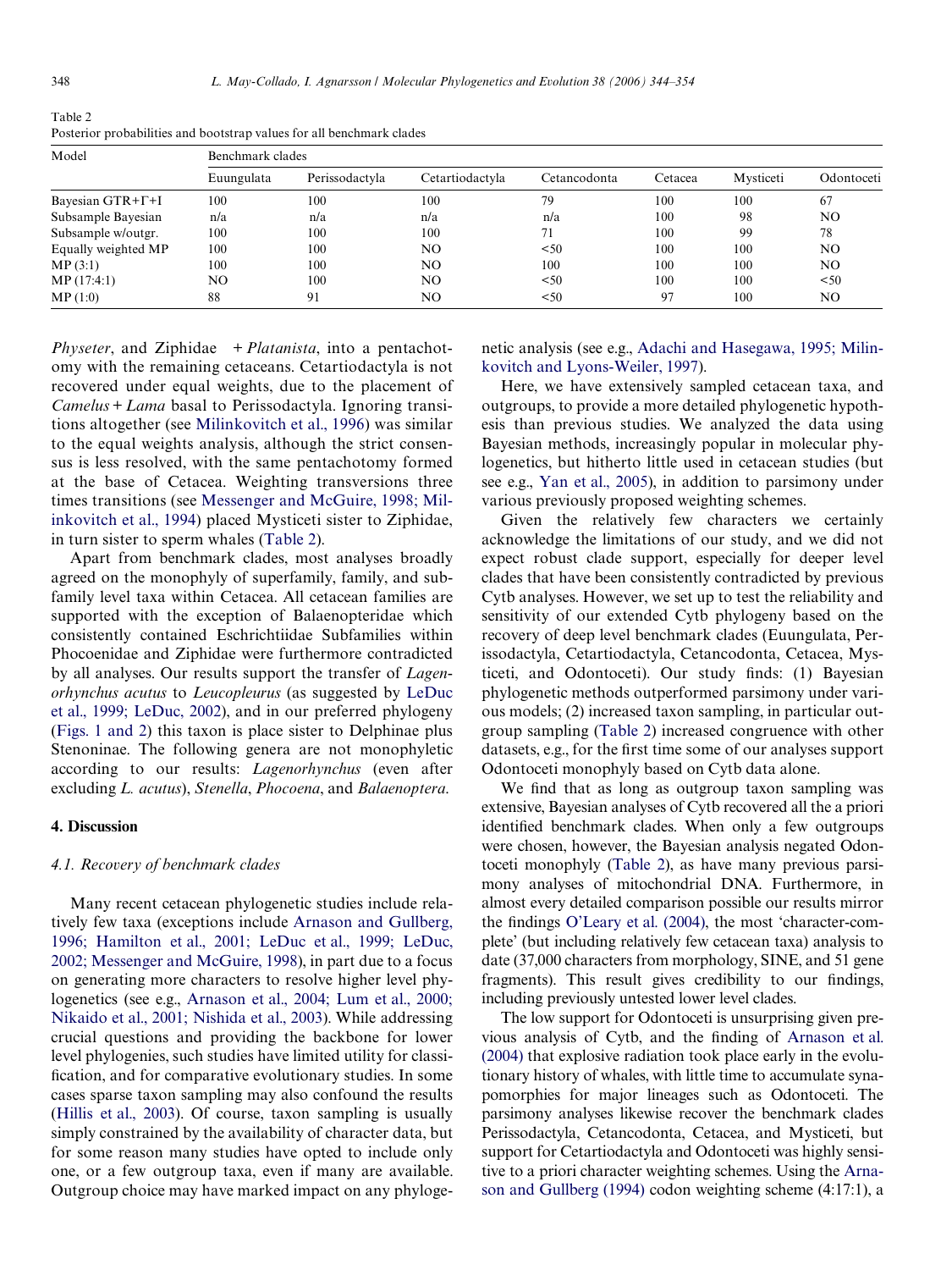

<span id="page-5-0"></span>Fig. 1. The preferred phylogenetic hypothesis based on the Bayesian analysis of 63 cetacean species and 24 outgroups. Major groups are labeled according to recent literature, Cetacea is indicated by bold branches on the cladogram. For posterior probability support values, see [Fig. 2](#page-6-0).

relatively strong support is found for Odontoceti monophyly. This is an interesting example of how dense taxon sampling can impact the phylogenetic signal. [Arnason and Gullberg](#page-8-3) [\(1994\)](#page-8-3) used this weighting scheme in an Cytb analysis of 14 cetacean species and one outgroup (cow) suggested the placement of Mysticeti within Odontoceti.

Because Bayesian analyses allows for an objective way of weighting characters [\(Felsenstein, 1981\)](#page-9-24) and because it recovers all the benchmark clades supported by other independent data (e.g., [Arnason et al., 2000, 2004; Messenger](#page-8-4) [and McGuire, 1998; Nikaido et al., 2001; O'Leary et al.,](#page-8-4) [2004\)](#page-8-4) we favor the Bayesian hypothesis. As for other clades,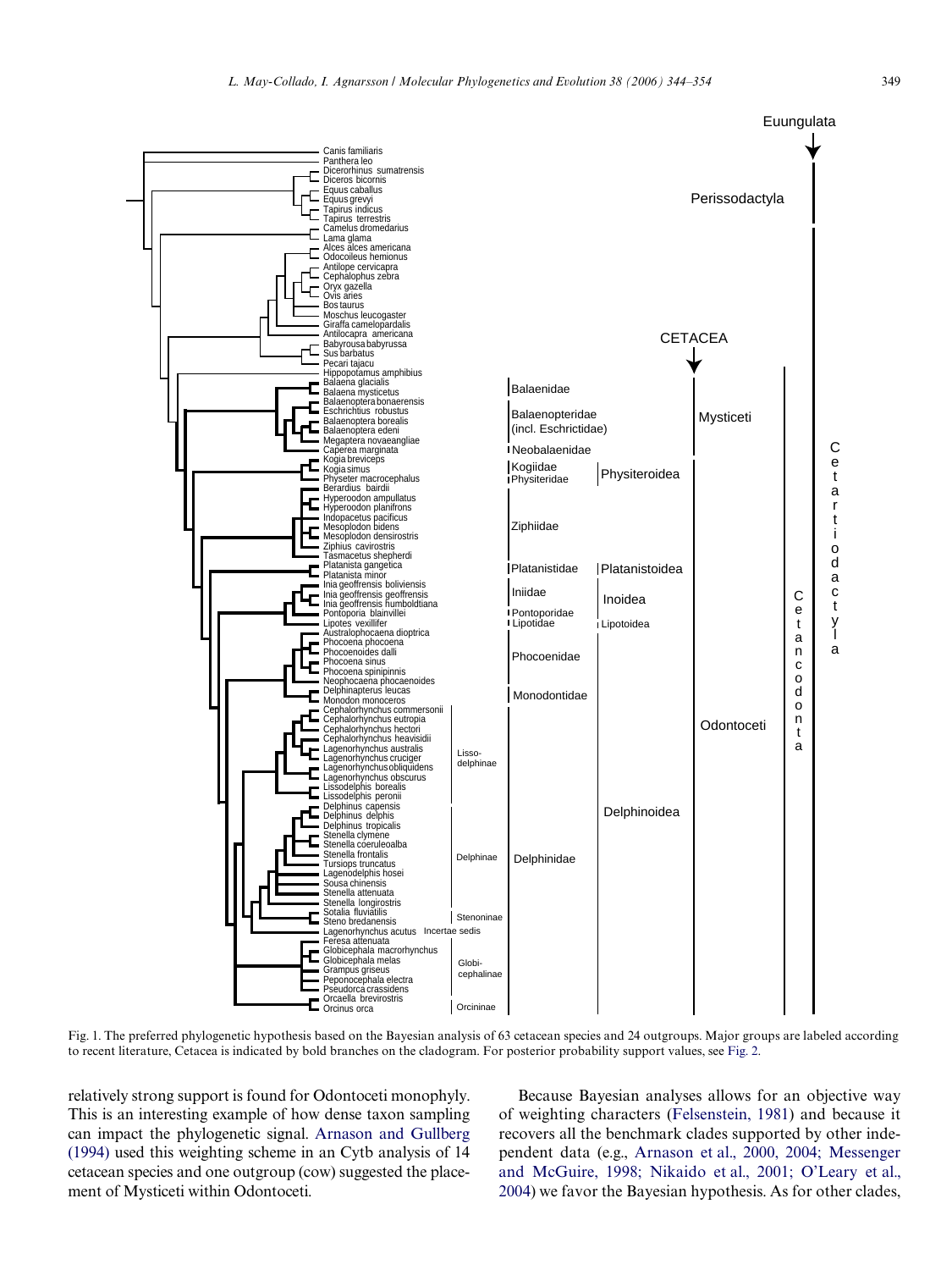

<span id="page-6-0"></span>Fig. 2. The preferred hypothesis showing posterior probabilities (numbers above branches) from the Bayesian analysis. Stars below branches indicate benchmark clades.

most of the analyses showed remarkable congruence with previous phylogenies based on nuDNA, morphology, and mtDNA data (e.g., [Cassens et al., 2000; Hamilton et al.,](#page-9-3) [2001; LeDuc et al., 1999; Messenger and McGuire, 1998;](#page-9-3)

[Rosel et al., 1995; Rychel et al., 2004; Sasaki et al., 2005;](#page-9-3) [Waddell et al., 2000](#page-9-3)). Below we briefly review the implications of our results to lower level cetacean phylogenetics and classification.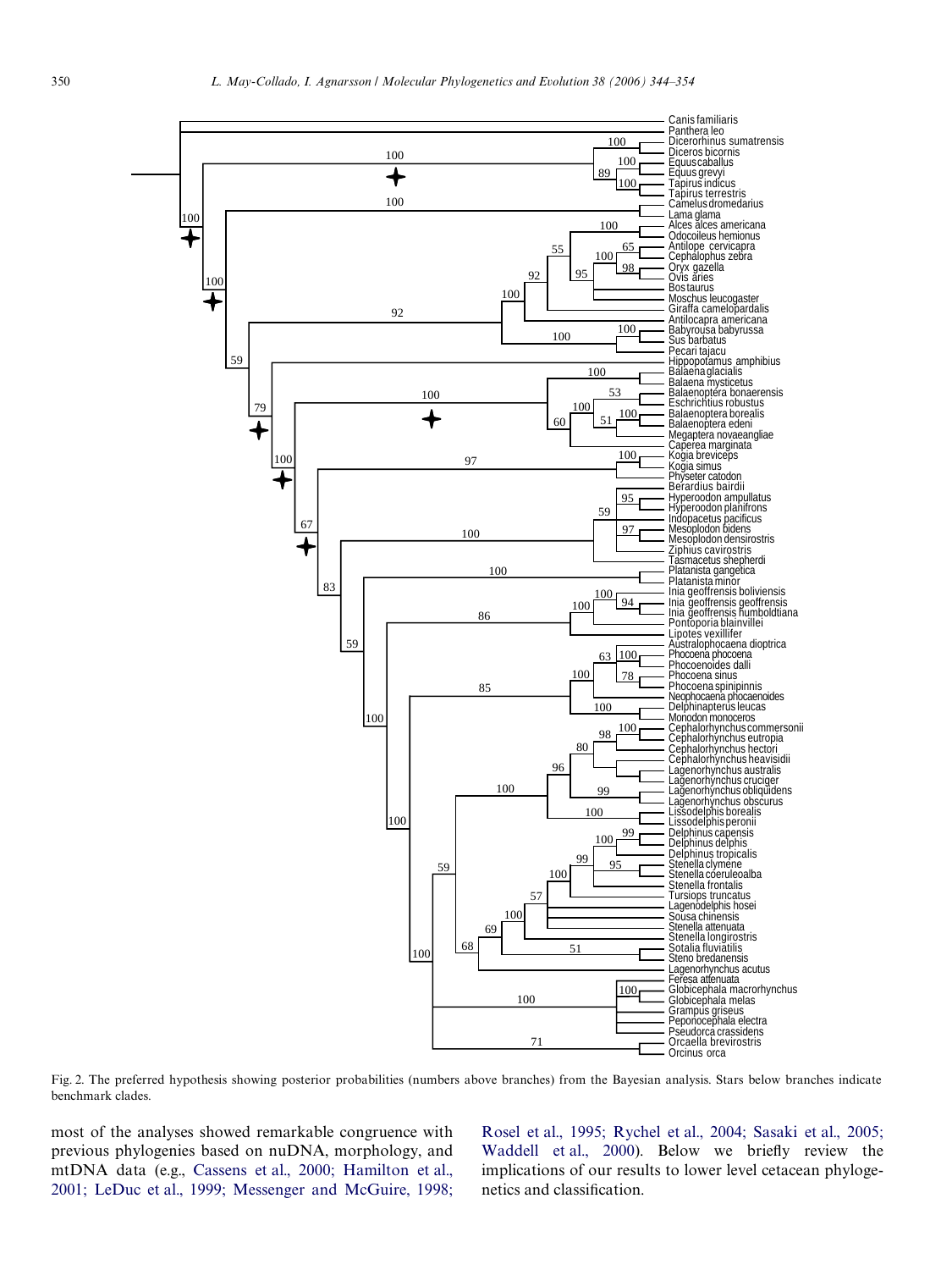# *4.2. Monophyly and placement of Mysticeti (baleen whales)*

The monophyly of baleen whales is virtually uncontroversial (see e.g., [Sasaki et al., 2005\)](#page-10-13). However, their placement has been debated. Based on mitochondrial data [Milinkovitch et al. \(1993, 1994, 1995, 1996\)](#page-9-2) suggested that baleen whales were sister to sperm whales (Physeteroidea), [Verma et al. \(2004\)](#page-10-10) placed them sister to Platanistidae, while [Arnason and Gullberg \(1994\)](#page-8-3) based on Cytb placed baleen whales sister to dolphins (however, with very few taxa presented). These hypotheses have remained contradicted by both morphological and nuclear data, which agree on the sister relationship of monophyletic Odontoceti and Mysticeti. Our phylogenetic results agree with morphological and nuclear DNA data (e.g., [O'Leary et al., 2004](#page-10-12)), echoing a new mitogenomic study by [Arnason et al. \(2004\)](#page-8-0).

Within Mysticeti, we found support for the monophyly of Balaenidae, and the placement of Neobalaenidae sister to (extended) Balaenopteridae. However, *Eschrichtius robustus* consistently nested within Balaenopteridae, rendering the latter paraphyletic as found by [Rychel et al. \(2004\),](#page-10-14) [O'Leary et al. \(2004\), and Sasaki et al. \(2005\).](#page-10-14)

## *4.3. Monophyly of Odontoceti (toothed whales)*

Odontoceti is one of our benchmark clades, and was supported by the Bayesian analysis and one of the parsimony analyses. The recovery of this clade shows that with sufficient taxa mitochondrial phylogenies can be reliable. Within Odontoceti the superfamilies Delphinoidea, Physeteroidea, and Inoidea were monophyletic, and also all family level taxa [\(Fig. 1](#page-5-0)).

#### *4.3.1. Delphinoids*

All analyses agree on the monophyly of Delphinoidea and monophyly of each of the delphinoid families Monodontidae, Phocoenidae, and Delphinidae, and all subfamilies within Delphinidae. Our results strongly support the relationship Delphinidae (Monodonotidae + Phocoenidae). [Waddell et al. \(2000\)](#page-10-15) found the same relationships with nuclear genes and [Nishida et al. \(2003\)](#page-10-2) with SRY (sex determining region of the Y chromosome) gene. Our findings contradict the division of Phocoenidae into two subfamilies Phocoeninae and Phocoenoidinae. The porpoises *Australophoceona dioptrica* and *Phoecoenoides dalli*, rather nested within Phocoeninae, and *Neophocaena phocaenoides* is basal to all the porpoises. As [Rosel et al. \(1995\)](#page-10-0) suggested, *Australophocoena* should be returned to *Phocoena* where it was originally placed by Lahille (1912), and *Phocoenoies dalli* classification needs further analysis.

[LeDuc et al. \(1999\) and LeDuc \(2002\)](#page-9-22) proposed a new classification for Delphinidae based on Cytb data. Unsurprisingly, our results largely agree. *Stenella* and *Lagenorhynchus* are paraphyletic and both need revision. *Grampus griseus* nested within the subfamily Globicephalinae in all our analyses (see also [Kasuya, 1973](#page-9-25)), rather than within Delphininae as previously suggested ([Barnes et al.,](#page-8-1)

[1985; deMuizon, 1988; Mead, 1975; Perrin, 1989](#page-8-1)). Orcininae (*Orcinus orca*+*Orcaella brevirostris*), separate from Globicephalinae is supported. *Sousa chinensis* groups within the subfamily Delphininae and not with Stenoninae. Furthermore, our results show a monophyletic Lissodelphininae including *Cephalorhynchus* spp., *Lissodelphis* spp., and *Lagenorhynchus australis*, *L. cruciger*, *L. obliquidens* and *L. obscurus*. As suggested by previous studies *Lagenorhynchus* is not monophyletic. Our results support [LeDuc](#page-9-22) [et al. \(1999\)](#page-9-22) in transferring *Lagenorhynchus acutus* to *Leucopleurus*, but its phylogenetic position also requires the creation of a new subfamily, likely also including *L. albirostris*. [LeDuc et al. \(1999\) and LeDuc \(2002\)](#page-9-22) suggested returning these four species to the genus *Sagmatias* (type species *L. cruciger*), however, in our analyses *L. cruciger* and *L. australis* are nested within *Cephalorhynchus*. Thus, it may be simplest to transfer the *L. cruciger* and *L. australis* to *Cephalorhynchus*, while retaining *L. obliquidens* and *L. obscurus* in *Lagenorhynchus*. Interestingly, the placement of *L. australis* within *Cephalorhynchus* is supported by acoustic data. Uniquely among dolphins, *L. australis*, and the four *Cephalorhynchus* species do not whistle [\(Schevill](#page-10-16) [and Watkins, 1971](#page-10-16)). There is not published data on the acoustic behavior of *L. cruciger*.

## *4.3.2. River Dolphins*

Our results agree with most molecular and recent morphological studies that river dolphins are polyphyletic, and do not offer unambiguous support for the infraorder Delphinida (containing Delphinoidea, Lipotidae, Iniidae, Pontoporidae, and Platanistidae). As suggested by most studies Platanistidae does not group with other river dolphins, but is here the most basal family of Delphinida (e.g., [Cassens](#page-9-3) [et al., 2000; Hamilton et al., 2001; Messenger and McGuire,](#page-9-3) [1998; Yan et al., 2005](#page-9-3)). Note that a recent study based on nuDNA and Cytb placed Platanistidae sister to Mysticeti, although with little support [\(Verma et al., 2004\)](#page-10-10). *Platanista* is the only surviving genus of the superfamily Platanistoidea which contains the extinct marine families Prosqualodontidae, Dalpiazinidae, Waipatiidae, Squalondontidae, and Squalodelphinidae, in addition to Platanistidae [\(deMuizon, 2002\)](#page-9-26). Although, paleontologists agree that *Platanista* is a close relative of the family Squalodelphinidae ([Heyning, 2002\)](#page-9-27) new paleontological data points to *Lipotes vexillifer* and *Inia geoffrensis* as its closest relatives [\(Geisler and Sanders, 2003\)](#page-9-10).

[Geisler and Sanders \(2003\)](#page-9-10) suggest a single ecological shift to riverine habitats in the 'river dolphins,' instead of two as argued by other authors (e.g., [Cassens et al., 2000;](#page-9-3) [Hamilton et al., 2001; Nikaido et al., 2001\)](#page-9-3). Our results indicate two to three shifts in the 'river dolphins.' An unambiguous one in *Platanista*, and either one in *Inia* and another in *Lipotes*, or a single origin in the node leading to Inoidea plus Lipotoidea with a reversal in *Pontoporia*. In addition, populations of *Sotalia fluviatilis*, *O. brevirostris* [\(LeDuc et al., 1999](#page-9-22)), and the porpoise *N. phocaenoides*, independently shifted to a riverine habitat.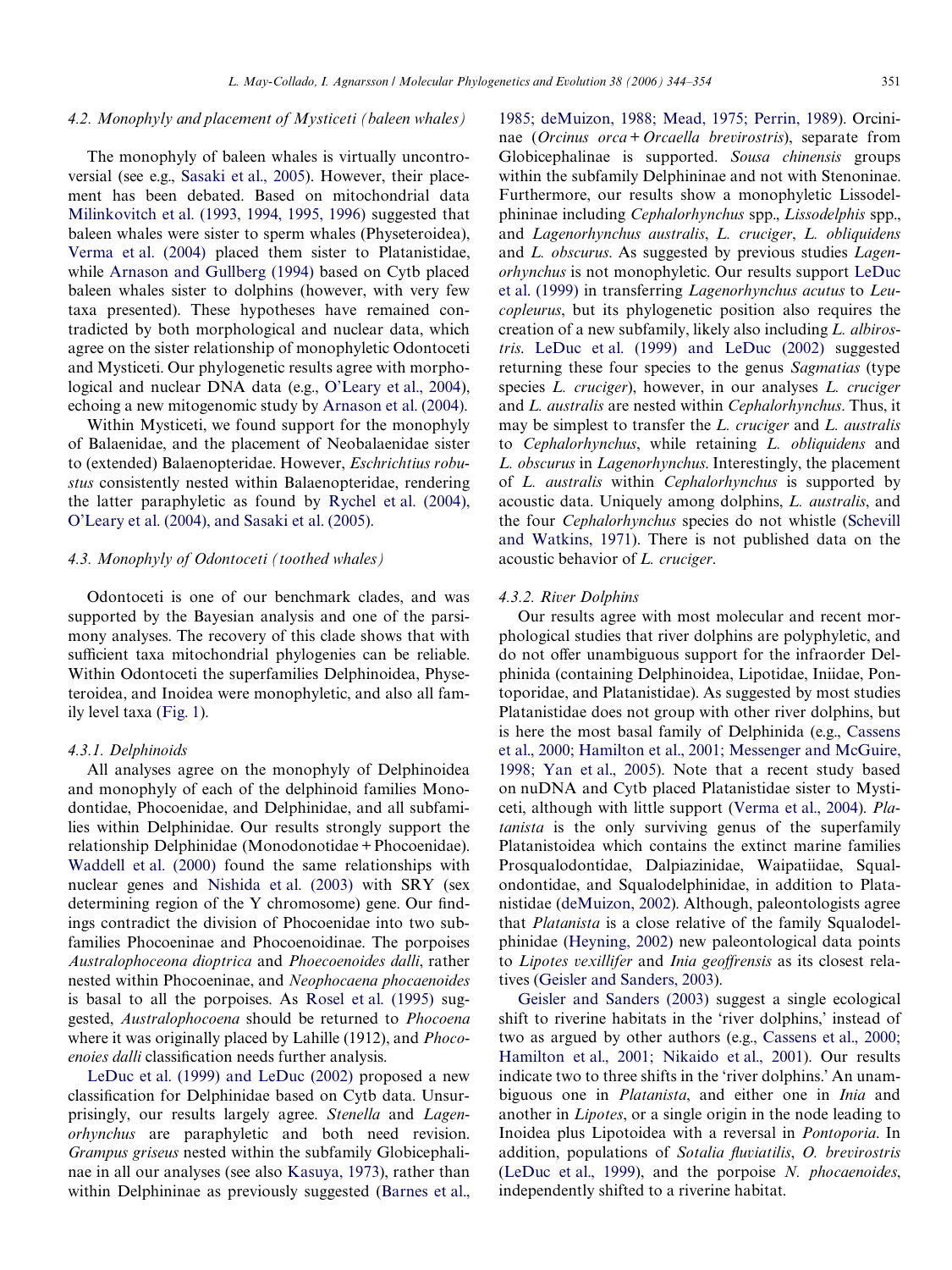Previously the three 'river dolphin' genera were placed in a single family Iniidae (Heyning, 1989) or two families Pontoporidae (*Pontoporia* and *Lipotes*) and Innidae (*Inia*) [\(Fordyce et al., 1994\)](#page-9-28). Our phylogenetic results agree with the classification of the three genera into three families as suggested by [Fordyce and deMuizon \(2001\)](#page-9-29) with the following relationship ((Pontoporidae + Iniidae) + Lipotidae). This arrangement is supported by both morphology and molecular data (e.g., [Cassens et al., 2000; Hamilton et al.,](#page-9-3) [2001; Messenger and McGuire, 1998; Nikaido et al., 2001;](#page-9-3) [Yan et al., 2005; Yang and Zhou, 1999\)](#page-9-3). Furthermore, the relationship of *Inia* subspecies is unsurprisingly identical to that found by [Hamilton et al. \(2001\)](#page-9-30) (*I. g. humboldtiana*+ *I. g. geoffrensis* + *I. g. boliviensis*).

#### *4.3.3. Beaked and sperm whales*

Our results support the superfamily Physeteroidea which includes the families Kogiidae and Physeteridae, whereas ziphiids interrelationships were largely unresolved. The molecular work of [Dalebout et al. \(2004\)](#page-9-31) calls for a revision of Ziphiidae and [Mead \(2002\)](#page-9-9) proposed the subfamilies Ziphininae (*Berardius* spp., *Tasmacetus shepherdi*, and *Ziphius cavirostris*) and Hyperoodontinae (*Mesoplodon* spp. and *Hyperoodon* spp). Our analyses all indicate *Tasmacetus shepherdi* sister to all other ziphiids. To date, most cetacean phylogenies have not aimed at solving ziphiid species relationships, and thus their relationships are largely unknown Since low level taxonomic relationships were fairly well supported in other groups of toothed whale, Cytb seems promising in providing future insights in the evolutionary relationships of ziphiids. Physeteroids and ziphiids are the most basal toothed whales. Both groups show a clear reduction in dentition, in physeteroids teeth are only present in the lower jaw, and in most ziphiid species, teeth are reduced or absent in both jaws, with the exception of males that have two prominent teeth in the lower jaw ([Mead, 2002](#page-9-9)).

It is interesting to notice that *T. sheperdi* is basal in our ziphiid phylogeny and it is the only beaked whale with full dentition in both jaws. Although this particular relationship is weakly supported, it hints that the loss of teeth may be convergent in Physeteroidea, and within Ziphiidae.

#### *4.4. Concluding remarks*

Substitution saturation imposes limitation on Cytb (and other mitochondrial data) for deeper level phylogenetics, and may lead to misleading results ([Irwin et al., 1991;](#page-9-4) [Springer et al., 2001\)](#page-9-4). Furthermore, many studies have shown that single gene analyses rarely agree with global optima (e.g., [O'Leary et al., 2004](#page-10-12)). However, our results show that by densely sampling taxa, especially outgroup taxa, and using appropriate methods of analysis with realistic models of evolution, this problem may be reduced, and in this particular example, mostly overcome. Low-level phylogenies are essential for classification and as a tool for comparative evolutionary (and ecological) studies. In this context 'single gene' phylogenies may be of great value (as long as they are 'reality checked') as relatively many species can be included, offering more detailed phylogenies than currently possible with phylogenies based on multiple genes and morphology. Ultimately, of course, a major goal of phylogenetics is a phylogeny of life (i.e., many taxa), based on multiple lines of evidence (many characters of many types). However, when phylogenies based on relatively few characters can be judged reliable based on external evidence (taxonomic congruence with other phylogenies using many characters, but few taxa), they seem like very promising and useful 'first guess' hypotheses. The evolution of sexual dimorphism, echolocation, social behavior, and whistles and other communicative signals, and major ecological shifts (e.g., transition to fresh water) are among the numerous interesting questions in cetacean biology that this phylogeny can help answer.

## **Acknowledgments**

We thank Douglas Wartzok, Timothy Collins, Agnar Ingólfsson, Jim McGuire, and an anonymous reviewer for helpful comments on a version of the manuscript. Wayne P. Maddison helped with data analyses and provided computational support. Support for this study came to Laura May-Collado from Tinker Research Opportunities Award, American Natural History Museum (Lener-Gray Award), Animal Behavior Society (Cetacean Behavior and Conservation Award), STRI, Project Aware, Judith Parker Travel Grant, WWF-Russel E. Train Scholarship and Cetacean International Society, and a Killam Postdoctoral Fellowship to Ingi Agnarsson.

#### **References**

- <span id="page-8-6"></span>Adachi, J., Hasegawa, M., 1995. Phylogeny of whales: dependence of the inference on species sampling. Mol. Biol. Evol. 12, 177–179.
- <span id="page-8-2"></span>Arnason, U., Gretarsdottir, S., Widegren, B., 1992. Mysticete (baleen whale) relationships based upon the sequence of the common cetacean DNA satellite. Mol. Biol. Evol. 9, 1018–1028.
- Arnason, U., Gullberg, A., Widegren, B., 1993. Cetacean mitochondrial DNA control region: sequences of all extant baleen whales and two sperm whale species. Mol. Biol. Evol. 10, 960–970.
- Arnason, U., Gullberg, A., 1993. Comparison between the complete mtDNA sequences of the blue and the fin whale, two species that canhybridize in nature. J. Mol. Evol. 37, 312–322.
- <span id="page-8-3"></span>Arnason, U., Gullberg, A., 1994. Relationship of baleen whales established by cytochrome *b* gene comparison. Nature 367, 726–728.
- <span id="page-8-5"></span>Arnason, U., Gullberg, A., 1996. Cytochrome *b* nucleotide sequences and the identification of five primary lineages of extant cetaceans. Mol. Biol. Evol. 13, 407–417.
- <span id="page-8-4"></span>Arnason, U., Gullberg, A., Gretarsdottir, S., Ursing, B., Janke, A., 2000. The complete mitochondrial genome of the sperm whale and the establishment of a new molecular reference for estimating eutherian divergence dates. J. Mol. Evol. 50, 569–578.
- <span id="page-8-0"></span>Arnason, U., Gullberg, A., Janke, A., 2004. Mitogenomic analyses provide new insights into cetacean origin and evolution. Gene 333, 27–34.
- <span id="page-8-1"></span>Barnes, L.G., Domning, D.P., Ray, C.E., 1985. Status of studies on fossil marine mammals. Mar. Mamm. Sci. 1, 15–53.
- Boisserie, J.R., Lihoreau, F., Brunet, M., 2005. The position of Hippopotamidae within Cetartiodactyla. Proc. Natl. Acad. Sci. USA 102, 1531– 1537.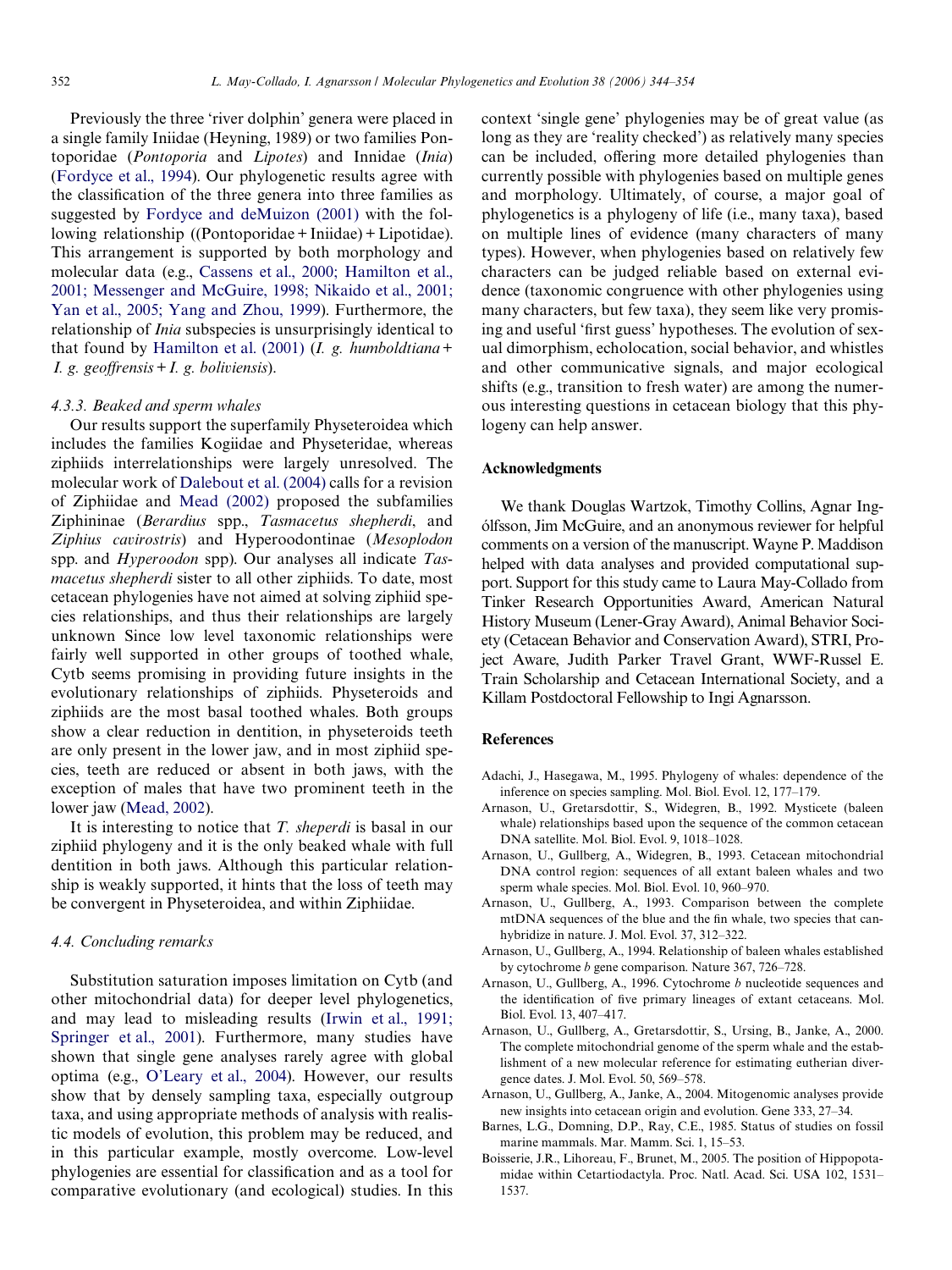- <span id="page-9-3"></span>Cassens, I., Vicario, S., Waddell, V.G., Balchowsky, H., Van Belle, D., Ding, W., Fan, C., Lal Mohan, R.S., Simões-Lopes, P.C., Bastida, R., Meyer, A., Stanhope, M.J., Milinkovitch, M.C., 2000. Independent adaptation to riverine habitats allowed survival of ancient cetacean lineages. Proc. Natl. Acad. Sci. USA 97, 11343–11347.
- <span id="page-9-1"></span>Cerchio, S., Tucker, P., 1998. Influence of alignment on the mtDNA phylogeny of Cetacea: questionable support for a Mysticeti/Physeteroidea clade. Syst. Biol. 47, 336–344.
- Cozzuol, M.A., 1985. The Odontoceti of the Mesopotamiense of he Parana River ravines. Invest. Cetacea 7, 39–54.
- <span id="page-9-31"></span>Dalebout, M.L., Baker, C.S., Mead, J.G., Cockcroft, V.G., Yamada, T.K., 2004. A comprehensive and validated molecular taxonomy of beaked whales, family Ziphiidae. J. Hered. 95, 159–173.
- deMuizon, C., 1988. Les relations phylogogenetiques des Delphinida (Cetacea, Mammalia). Ann. Paleontol. 74, 159–227.
- <span id="page-9-26"></span>deMuizon, C., 2002. River dolphins evolutionary history. In: Perrin, W.F., Würsig, B., Thewissen, J.G.M. (Eds.), Encyclopedia of Marine Mammals. Academic Press, pp. 1043–1049.
- Douzery, E., 1993. Evolutionary relationships among Cetacea based on the sequences of the mitochondrial 12S rRNA gene: possible paraphyly of toothed-whales (odontocetes) and long separate evolution of sperm whales (Physeteridae). C.R. Acad. Sci. Paris Life Sci. Evol. 316, 1515–1518.
- <span id="page-9-24"></span>Felsenstein, J., 1981. Evolutionary trees from DNA-sequences—a maximum-likelihood approach. J. Mol. Evol. 17, 368–376.
- <span id="page-9-21"></span>Felseinstein, J., 1985. Confidence limits on phylogenies with a molecular clock. Syst. Zool. 34, 152–161.
- Flower, W.F., 1867. Description of the skeleton of *Inia geoffrensis*. Trans. Zool. Soc. Lond. 6, 87–116.
- <span id="page-9-28"></span>Fordyce, R.E., Barnes, L.G., Miyazaki, N., 1994. General aspects of the evolutionary history of whales and dolphins. Isl. Arct. 3, 373–391.
- <span id="page-9-29"></span>Fordyce, R.E., deMuizon, C., 2001. Evolutionary history of Cetaceans: a review. In: deBuffrenil, V., Mazin, J.M. (Eds.), Secondary Adaptation to Life in the Water. Pfeil Verlag, Munich, pp. 163–233.
- <span id="page-9-7"></span>Gatesy, J., 1997. More DNA support for a Cetacea/Hippopotamidae clade: the blood-clotting protein gene y-fibrinogen. Mol. Biol. Evol. 14, 537-543.
- Gatesy, J., Hayashi, C., Cronin, M.A., Arctander, P., 1996. Evidence from milk casein genes that cetaceans are close relatives of hippopotamid artiodacyls. Mol. Biol. Evol. 13, 954–963.
- <span id="page-9-11"></span>Gatesy, J., Milinkovitch, M., Waddell, V., Stanhope, M., 1999. Stability of cladistic relationships between Cetacea and higher-level Artiodactyl taxa. Syst. Biol. 48, 6–20.
- <span id="page-9-10"></span>Geisler, J.H., Sanders, A.E., 2003. Morphological evidence for the phylogeny of Cetacea. J. Mamm. Evol. 10, 23–129.
- Gingerich, P.D., Smith, B.H., Simons, E.L., 1990. Hind limbs of Eocene Basilosaurus: evidence of feet in whales. Science 249, 154–157.
- <span id="page-9-18"></span>Goloboff, P., 1993. NONA Version 1.9. Computer program and documentation <<http://www.cladistics.com>>.
- <span id="page-9-6"></span>Graur, D., Higgins, D.G., 1994. Molecular evidence for the inclusion of Cetaceans within the Order Artiodactyla. Mol. Biol. Evol. 11, 357–364.
- <span id="page-9-13"></span>Graybeal, A., 1998. Is it better to add taxa or characters to a difficult phylogenetic problem. Syst. Biol. 47, 9–17.
- <span id="page-9-30"></span>Hamilton, H., Caballero, S., Collins, A.G., Brownell, R.L., 2001. Evolution or river dolphins. Proc. R. Soc. Lond. B. 268, 549–558.
- Hasegawa, M., Adachi, J., 1996. Phylogenetic position of Cetaceans relative to Artiodactyls: reanalysis of mitochondrial and nuclear sequences. Mol. Biol. Evol. 13, 710–717.
- <span id="page-9-17"></span>Huelsenbeck, J.P., Ronchist, F., 2001. MRBAYES: Bayesian inference of phylogenetic trees. Bioinformatics 17, 754–755.
- Hillis, D.M., 1996. Inferring complex phylogenies. Nature 383, 130–131.
- Hillis, D.M., 1998. Taxonomic sampling, phylogenetic accuracy, and investigator bias. Syst. Biol. 47, 3–8.
- <span id="page-9-23"></span>Hillis, D.M., Pollock, D.D., McGuire, J.A., Zwick, D.J., 2003. Is sparse taxon sampling a problem for phylogenetic inference? Syst. Biol. 52, 124–126.
- <span id="page-9-27"></span>Heyning, J.E., 1989. Comparative facial anatomy of beaked whales (Ziphiidae) and a systematic revision among the familias of extant Odontoceti. Contrib. Sci. Nat. Mus. LA County. 405, 1–64.
- Heyning, J., 2002. River dolphins, relationships. In: Perrin, W.F., Würsig, B., Thewissen, J.G.M. (Eds.), Encyclopedia of Marine Mammals. Academic Press, pp. 1050–1051.
- <span id="page-9-4"></span>Irwin, D.M., Arnason, U., 1994. Cytochrome *b* gene of marine mammals: phylogeny and evolution. J. Mamm. Evol. 2, 37–55.
- <span id="page-9-25"></span>Irwin, D.M., Kocher, T.D., Wilson, A.C., 1991. Evolution of the cytochrome *b* of mammals. J. Mol. Evol. 32, 128–144.
- <span id="page-9-22"></span>Kasuya, T., 1973. Systematic consideration of recent toothed whales based on the morphology of tymapano-periotic bone. Sci. Rep. Whales Res. Inst. 25, 1–103.
- Lahille, F., 1912. Nota preliminar sobre una nueva especie de marsopa del Río de la Plata, Phocoena dioptrica. An. Mus. Hist. Nat. de Buenos Aires. 23, 271–285.
- <span id="page-9-0"></span>LeDuc, R.G., Perrin, W.F., Dizon, A.E., 1999. Phylogenetic relationships among the delphinid cetaceans based on full cytochrome *b* sequences. Mar. Mamm. Sci. 15, 619–648.
- LeDuc, R., 2002. Delphinids overview. In: Perrin, W.F., Würsig, B., Thewissen, J.G.M. (Eds.), Encyclopedia of Marine Mammals. Academic Press, pp. 310–314.
- <span id="page-9-16"></span>Luckett, W.P., Hong, N., 1998. Phylogenetic relationships between the orders Artiodactyla and Cetacea: a combined assessment of morphological and molecular evidence. J. Mamm. Evol. 5, 127–182.
- <span id="page-9-12"></span>Lum, J.K., Nikaido, M., Shimamura, M., Shimodaira, H., Shedlock, A.M., Okada, N., Hasegawa, M., 2000. Consistency of SINE insertion topology and flanking sequence tree: quantifying relationships among Cetartiodactyls. Mol. Biol. Evol. 17, 1417–1424.
- Maddison, W.P., Maddison, D.R. 2003. MacClade: Analysis of Phylogeny and Character Evolution. Version 4.07. Sunderland, Massachusetts: Sinauer Associates.
- <span id="page-9-9"></span>Matthee, C.A., Burzlaff, J.D., Taylor, J.F., Davis, S.K., 2001. Mining the mammalian genome for Artiodactyl systematics. Syst. Biol. 50, 367– 390.
- <span id="page-9-14"></span>Mead, J.G., 1975. Anatomy of the external nasal passages and facial complex in the Delphinidae (Mammalia:Cetacea). Smithson. Contr. Zool. 207, 1–72.
- Mead, J.G., 2002. Beaked whales overview. In: Perrin, W.F., Würsig, B., Thewissen, J.G.M. (Eds.), Encyclopedia of Marine Mammals. Academic Press, pp. 81–84.
- <span id="page-9-8"></span>Messenger, S.L., McGuire, J.A., 1998. Morphology, molecules, and the phylogenetics of cetaceans. Syst. Biol. 47, 90–124.
- <span id="page-9-2"></span>Milinkovitch, M.C., 1995. Molecular phylogeny of cetaceans prompts revision of morphological transformations. Trends Ecol. Evol. 10, 328–334.
- Milinkovitch, M.C., 1997. The phylogeny of whales: a molecular approach. In: Dizon, A.E., Chivers, S.J., Perrin, W.F. (Eds). Molecular Genetics of Marine Mammals. The Society for Marine Mammalogy. Special Publication 3, pp. 317–338.
- <span id="page-9-20"></span>Milinkovitch, M.C., Orti, G., Meyer, A., 1993. Revised phylogeny of whales suggested by mitochondrial ribosomal DNA sequences. Nature 361, 346–348.
- Milinkovitch, M.C., Lyons-Weiler, J., 1997. Finding optimal ingroup topologies and convexities when the choice of outgroups is not obvious. Mol. Phylogenet. Evol. 9, 348–357.
- <span id="page-9-19"></span>Milinkovitch, M.C., Meyer, A., Powell, J.R., 1994. Phylogeny of all major groups of cetaceans based on DNA sequences from three mitochondrial genes. Mol. Biol. Evol. 11, 939–948.
- Milinkovitch, M.C., Orti, G., Meyer, A., 1995. Novel phylogeny of whales revisited but not revised. Mol. Biol. Evol. 12, 518–520.
- <span id="page-9-5"></span>Milinkovitch, M.C., LeDuc, R.G., Adachi, J., Farnir, F., Georges, M., Hasegawa, M., 1996. Effects of character weighting and species sampling on phylogeny reconstruction: a case study based on DNA sequence data in Cetaceans. Genetics 144, 1817–1833.
- <span id="page-9-15"></span>Miller, J.A., Hormiga, G., 2004. Clade stability and the addition of data: a case study from erigonine spiders (Araneae: Linyphiidae, Erigoninae). Cladistics 20, 385–442.
- Montgelard, C., Catzeflis, F.M., Douzery, E., 1997. Phylogenetic relationships of Artiodactyls and Cetaceans as deduced from the comparison of cytochrome *b* and 12S rRNA mitochondrial sequences. Mol. Biol. Evol. 14, 550–559.